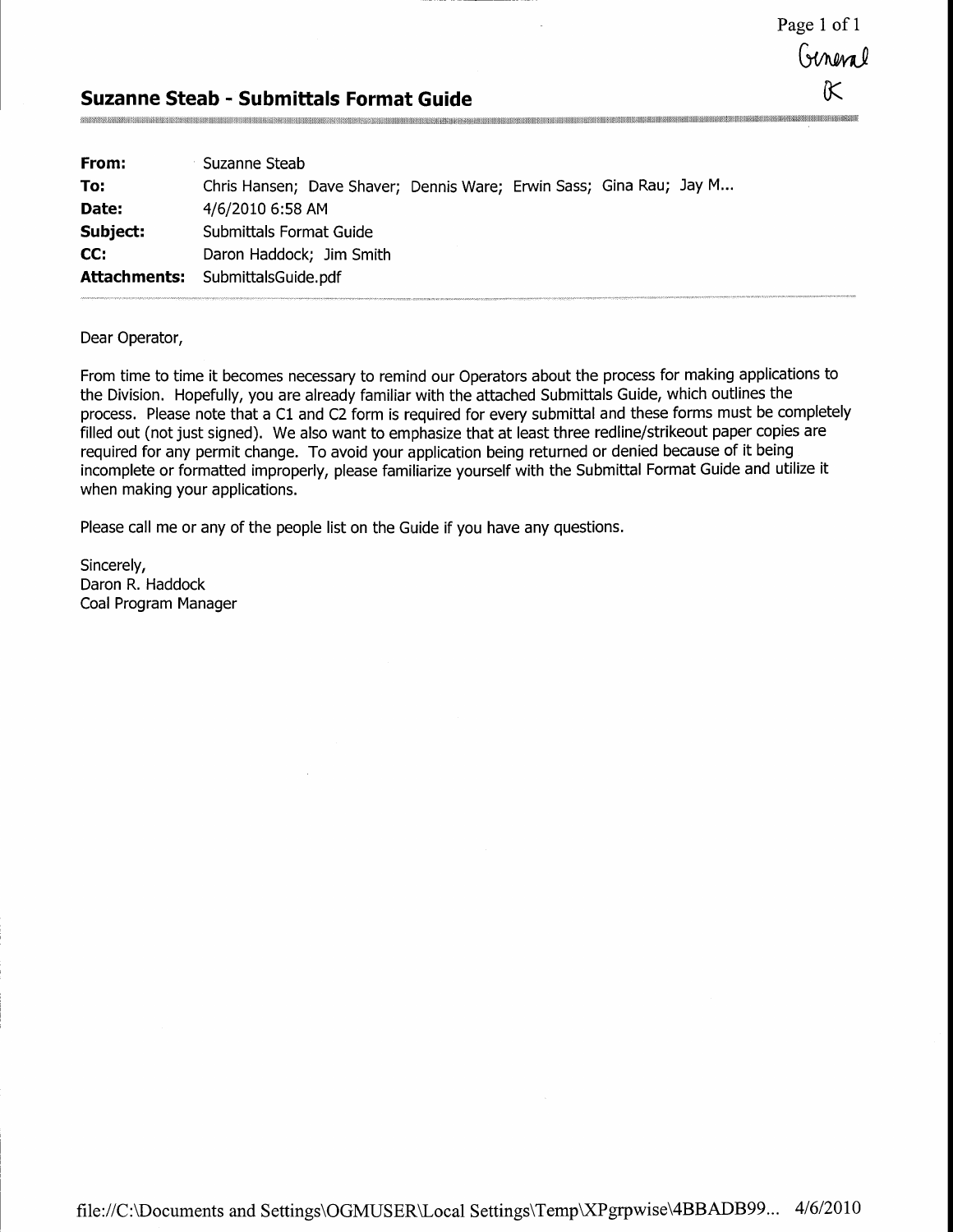# Submittals Format Guide - Utah Coal Regulatory Program

- General Information The Division requests that all permit applications, changes, renewals, transfers or bond release applications follow the procedures and format requirements outlined in this document. The Division may retum applications that do not meet format requirements according to the Utah Coal Mining Rules, (see R645-301-121.300). Each action must be submitted under a separate cover letter. It is recommended that permit changes be separated by each proposed action. If a company holds more than one permit, applications should be placed under separate cover letter by permit number and action for which you are applying.
- Cover Letter Submit a cover letter for each application with notarized C1 and C2 form. In the regarding line briefly describe the submittal content including the mine name, permit number and task lD # if assigned. Some examples are shown below.
	- Application to Change the Existing Mining and Reclamation Plan, Addition of a Fourth Portal to the Blind Canyon Seam Portal Pad, Bear Canyon Mine, C/015/0025
	- New Permit Application, Star Point Refuse Mine
	- Notice of Intent to Conduct Minor Coal Exploration, Helicopter Assisted Drilling in Mill Fork Canyon, Deer Creek Mine, C/015/0018
	- Response to Deficiencies in Removal of Rock Gabions, Gordon Creek 2,7, & 8 Mines, C/007/0016, Task ID # 1665
	- Application for Permit Renewal, Skyline Mine, C/007/0006
- Contents The application must be complete and not rely on additional materials to be submitted at a later date. Assemble each copy as a complete unit including all maps and text. It is recommended that permit changes of 50 pages or more be submitted in binders. These binders will allow the retention of a complete application. Although not required, for ease of review, when submitting maps include two copies one full size and one 11 X 17.

Electronic Version - All forms and guidelines are available on the Division website at http://ogm.utah.gov/coal/coal forms.htm.

- Confidential Contents Any confidential material must be clearly marked as such and separated from other submitted material. A reference page must be included in the MRP in place of the confidential material. Examples of confidential information include archeological information, site-specific coal information, raptor nest locations and social security numbers. Confidential information must be separated on CDs as well.
- Change Forms A C1 and C2 form must be included with every submittal, which includes a notarized signature of the responsible official of the applicant. This responsible official attests that the submittal is true and correct to the best of their knowledge and complete in all respects with the laws of Utah in reference to commitments, undertakings, and obligations. These forms indicate change to the Mining and Reclamation Plan, not changes to a previous application. Please send an accurate form with each submittal.

#### Number of Copies/Pagination

DRAFT REVIEW COPIES: Submit three redline/strikeout paper copies for review (four if on or adjacent to Forest Service land). The redline/strikeout will guide the staff in understanding what changes are being proposed. Other copies may be submitted on CD.

FINAL COPIES: Submit five clean paper copies (without redline strikeout and correctly paginated for insertion into the plan) for final approval. Any additional copies may be submitted on CD. The five final paper copies are

CONFIDENTIAL INFORMATION COPIES (REVIEW/FINAL APPROVAL): For purposes of review and final approval, submit two copies of the confidential information – one copy for the approved MRP's Confidential Binder and one copy to be returned (stamped incorporaled) to the Operator. However, if the confidential information that was initially submitted has been revised/changed during the review process, submit three copies for final approval - one copy for the confidential incoming file (in order to track the revisions), one copy for the approved MRP's Confidential Binder and one copy to be returned (stamped incorporated) to the Operator.

Angela Nance, Bond Coordinator (801) 538-5264

### Addressing - Address ALL correspondence to:

|           | Utah Division of Oil, Gas & Mining Coal Program<br>1594 West North Temple, Suite 1210<br>P.O. Box 145801<br>Salt Lake City, Utah 84114-5801 | (801) 538-5342<br>FAX (801)359-3940                                            |
|-----------|---------------------------------------------------------------------------------------------------------------------------------------------|--------------------------------------------------------------------------------|
|           | A courtesy copy may be sent to the Price Field Office (PFO) at:                                                                             |                                                                                |
|           | Utah Division of Oil, Gas & Mining Coal Program/ Price Field Office<br>319 North Carbonville Road, Suite C<br>Price, Utah 84501             | (435) 613-3737<br>FAX (435) 613-3739                                           |
| Contacts: | Daron Haddock, Permit Supervisor (801) 538-5325<br>Jim Smith, Permit Supervisor<br>(801) 538-5262                                           | Suzanne Steab, Office Tech (801) 538-5265<br>Jo Ogea, Eng. Tech (801) 538-5326 |